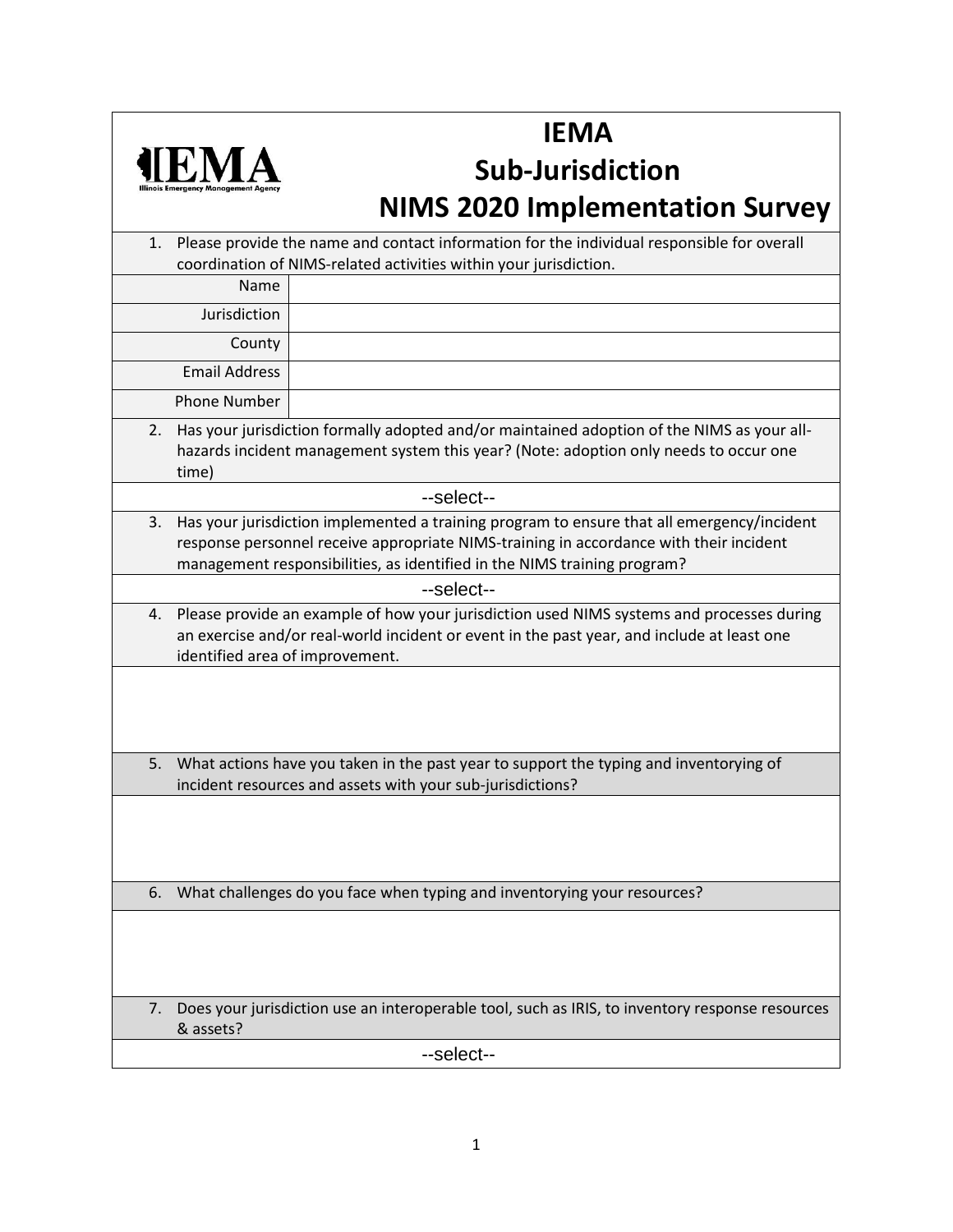| 8. Of the standard core capability targets, for which do you currently have NIMS typed resources<br>(as defined in the Resource Typing Library Tool at https://www.fema.gov/resource-                           |                                                                                                                 |  |  |  |  |
|-----------------------------------------------------------------------------------------------------------------------------------------------------------------------------------------------------------------|-----------------------------------------------------------------------------------------------------------------|--|--|--|--|
| management-mutual-aid)? Select all that apply                                                                                                                                                                   |                                                                                                                 |  |  |  |  |
| Planning                                                                                                                                                                                                        | <b>Fatality Management Services</b>                                                                             |  |  |  |  |
| <b>Public Information and Warning</b>                                                                                                                                                                           | Fire Management and Suppression                                                                                 |  |  |  |  |
| <b>Operational Coordination</b>                                                                                                                                                                                 | Logistics and Supply Chain Management                                                                           |  |  |  |  |
| Infrastructure Systems                                                                                                                                                                                          | <b>Mass Care Services</b>                                                                                       |  |  |  |  |
| <b>Economic Recovery</b>                                                                                                                                                                                        | Mass Search and Rescue Operations                                                                               |  |  |  |  |
| <b>Health and Social Services</b>                                                                                                                                                                               | On-Scene Security, Protection, and Law Enforcement                                                              |  |  |  |  |
| Housing                                                                                                                                                                                                         | <b>Operational Communications</b>                                                                               |  |  |  |  |
| <b>Natural and Cultural Resources</b>                                                                                                                                                                           | Public Health, Healthcare, and Emergency Medical Services                                                       |  |  |  |  |
| <b>Critical Transportation</b>                                                                                                                                                                                  | <b>Situational Assessment</b>                                                                                   |  |  |  |  |
| Environmental Response/Health and Safety                                                                                                                                                                        |                                                                                                                 |  |  |  |  |
| Please indicate which qualification systems are being used in your jurisdiction and how<br>9.<br>extensive each is used                                                                                         |                                                                                                                 |  |  |  |  |
| <b>National Qualification System</b>                                                                                                                                                                            | --select--                                                                                                      |  |  |  |  |
| National Wildland Qualification System                                                                                                                                                                          | --select--                                                                                                      |  |  |  |  |
| All-Hazards Incident Management Team Association                                                                                                                                                                | --select--                                                                                                      |  |  |  |  |
| Other                                                                                                                                                                                                           | --select--                                                                                                      |  |  |  |  |
| 10. Has your jurisdiction taken any of the following actions to facilitate sending or receiving<br>resources through mutual aid within the last year? (Select all that apply)                                   |                                                                                                                 |  |  |  |  |
| Revised, clarified, or validated existing<br>mutual aid agreements                                                                                                                                              | Aligned additional deployable assets with<br>NIMS resource typing definitions or EMAC<br>mission ready packages |  |  |  |  |
| Improved jurisdictional processes for                                                                                                                                                                           | Developed improvement plans based on                                                                            |  |  |  |  |
| requesting resources through mutual aid                                                                                                                                                                         | exercises or real-world incidents which<br>identify areas for improvement specific to<br>mutual aid             |  |  |  |  |
| Developed new mutual aid agreements                                                                                                                                                                             | Improved jurisdictional processes for<br>providing resources through mutual aid                                 |  |  |  |  |
| Activated existing mutual aid agreements in<br>a real-world incident or exercise                                                                                                                                | Hosted a mutual aid training (such as EMAC                                                                      |  |  |  |  |
|                                                                                                                                                                                                                 | A-Team Operations)                                                                                              |  |  |  |  |
| Other (please specify)                                                                                                                                                                                          |                                                                                                                 |  |  |  |  |
| 11. Please describe an action taken in the past year to revise or activate (either in an exercise or<br>real-world incident) one of your mutual aid agreements, and describe what led to action<br>being taken. |                                                                                                                 |  |  |  |  |
|                                                                                                                                                                                                                 |                                                                                                                 |  |  |  |  |